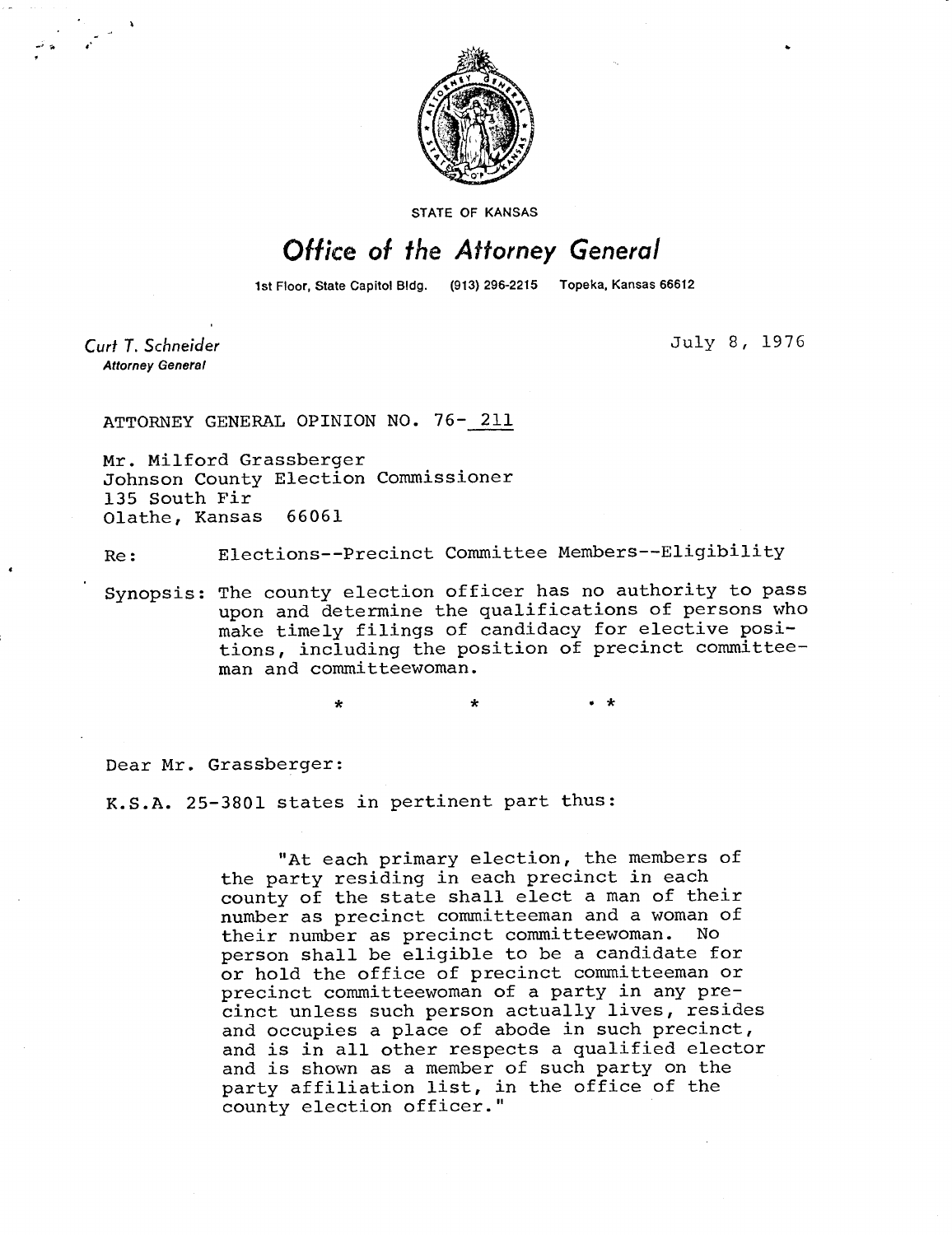Mr. Milford Grassberger Page Two July 8, 1976

You inquire whether as county election officer, you are authorized to pass upon the qualifications of persons who declare themselves candidates for precinct committeeman and committeewoman, and to refuse to place on the ballot the names of those persons you determine to be ineligible or unqualified.

It has long been the position of this office that the county election officer has no authority to determine the qualifications of candidates. No Kansas statute grants any authority whatever to the filing officer to make any determination upon the eligibility and qualifications of any person who declares himself or herself to be a candidate for elective position. K.S.A. 25-308 provides a procedure whereby a candidate for nomination to office may be challenged on the ground that the candidate was not eligible for the nomination. K.S.A. 25-1411 et seq. provides a procedure whereby the election of any person to any county, township, city or school office may be challenged on the ground that the "contestee was not eligible to the office at the time of election."

There appears to be no statutory contest procedure applicable to the election of precinct committee members. However, the lack of any such procedure does not warrant an inference of authority in the filing officer, where none exists by statute, to hear and determine questions and challenges to the eligibility and qualifications of candidates for election to those positions. Having a declared party affiliation is equally a condition of eligibility for election as is the necessary residence, and voter registration. The filing officer has no authority to inquire into or verify residence and to make an ex parte determination so as to remove from the ballot timely declared candidates. Similarly, in my judgment, the filing officer has no greater authority to inquire into and determine qualifications based on registration or declared party affiliation. The mere fact that this information is readily verifiable from the records of the county election commissioner in no way alters the lack of authority of the filing officer to act upon that information, to remove persons he deems ineligible from the ballot when no statute grants such authority.

Yours very truly,

CURT T. SCHNEIDER Attorney General

CTS:JRM:kj